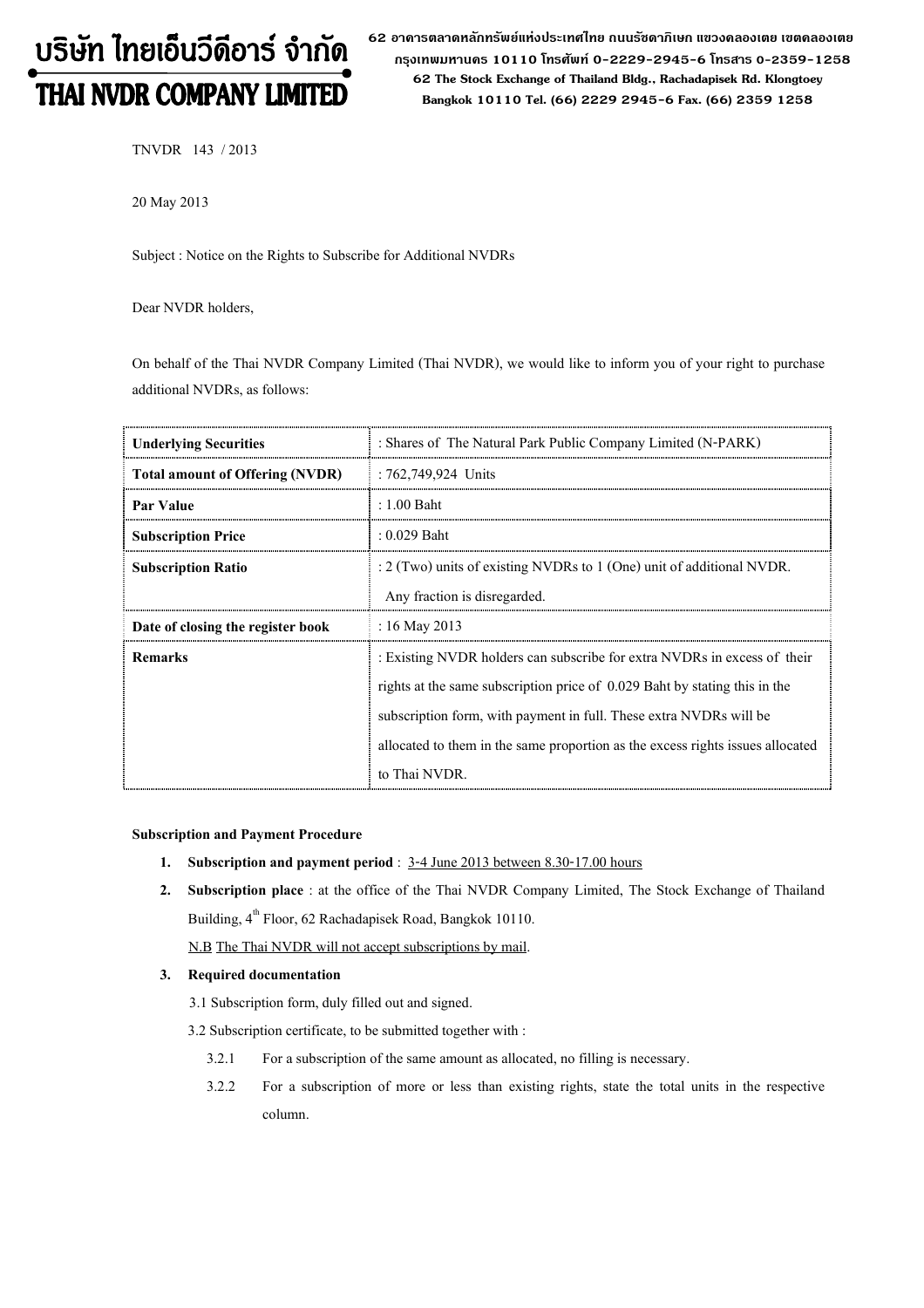#### 4. Payment

Subscription for full entitlement or less than or excess the entitlement, please make payment by one check or one cashier check which is collectable through clearing house in Bangkok. The check or cashier check shall be dated between 3-4 June 2013. Indicate the subscription date and make it payable to  $\frac{uS}{B}$ 

## Subscription Account of Natural Park Public Company Limited".

- 5. If NVDR holders fail to exercise their rights or make a payment within the allotted time schedule, or the check or cashier check is not honored, it shall be deemed that such NVDR holders do not wish to exercise their subscription rights. Thai NVDR shall thus regard the subscription as being void.
- 6. Refund for unallotted NVDRs.

If the excess rights NVDRs were not allotted in full because the number of NVDRs subscribed for were more than the number or remaining units of NVDRs, the Thai NVDR will make a refund (without interest) to the NVDR holders by check for the unallotted NVDRs and send it by registered mail to the address that appears on the Share Register Book on the date of closing the book, within 7 business days after the Thai NVDR has received the refund from the underlying company.

Should you need any further information, please do not hesitate to contact Thai NVDR Company Limited at 02-229-2800 Ext. 2938-2946.

Sincerely yours, Thai NVDR Company Limited

Pichayen Chanchaigen

(Pichaya Chomchaiya) Head Depository Department The Stock Exchange of Thailand

Enclosure : 1. Subscription Form for NVDR Right Issues 2. Subscription Certificate